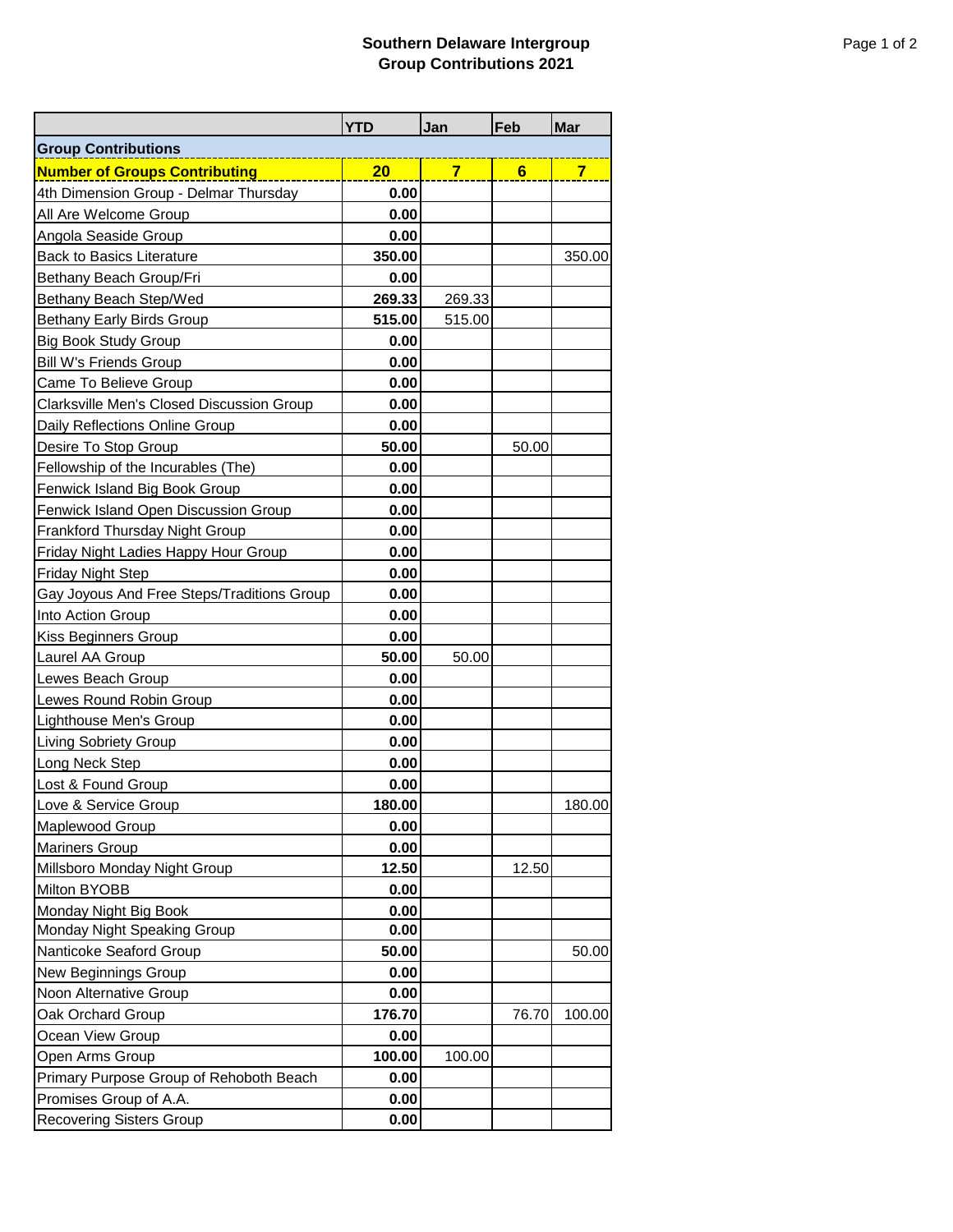## **Southern Delaware Intergroup Group Contributions 2021**

|                                             | <b>YTD</b> | Jan                                     | Feb    | <b>Mar</b>        |
|---------------------------------------------|------------|-----------------------------------------|--------|-------------------|
| Rehoboth Beach Group                        | 0.00       |                                         |        |                   |
| Rehoboth Beach Sunday Group                 | 0.00       |                                         |        |                   |
| Rehoboth Womens Discussion Group (Thurs)    | 0.00       |                                         |        |                   |
| Roxanna Step Group                          | 30.00      | 30.00                                   |        |                   |
| Seaford High Noon Group                     | 0.00       |                                         |        |                   |
| Seaside Acceptance Group                    | 0.00       |                                         |        |                   |
| <b>Shore Serenity Group</b>                 | 0.00       |                                         |        |                   |
| <b>Sisters of Sobriety Group</b>            | 0.00       |                                         |        |                   |
| Spiritual Awakening                         | 240.00     |                                         | 240.00 |                   |
| Step It up Group                            | 0.00       |                                         |        |                   |
| Steps to Freedom Big Book                   | 92.00      | 92.00                                   |        |                   |
| <b>Steps To Sobriety Group</b>              | 0.00       |                                         |        |                   |
| Straight from Twelve & Twelve Group, Milton | 0.00       |                                         |        |                   |
| Sunday Night Fresh Start Group              | 0.00       |                                         |        |                   |
| Sunlight Of The Spirit Group                | 110.00     |                                         | 110.00 |                   |
| Surrender To Win Group                      | 46.17      |                                         |        | 46.17             |
| Terra Firma Big Book                        | 0.00       |                                         |        |                   |
| Thursday 11th Step Group                    | 0.00       |                                         |        |                   |
| Tues/Thursday On 54 Group                   | 0.00       |                                         |        |                   |
| Tuesday Morning Women's Group               | 0.00       |                                         |        |                   |
| <b>Uncut Group</b>                          | 0.00       |                                         |        |                   |
| Wake Up Call Group                          | 283.24     |                                         | 186.62 | 96.62             |
| We Are Not Saints                           | 0.00       |                                         |        |                   |
| WE Group                                    | 0.00       |                                         |        |                   |
| Williamsville Group                         | 0.00       |                                         |        |                   |
| Women's 3-7-11 Group                        | 0.00       |                                         |        |                   |
| Women's 6th & 7th Step Group                | 60.00      | 60.00                                   |        |                   |
| Women's AA Big Book Study Group             | 68.75      |                                         |        | 68.75             |
| Young People's Alternative Group            | 0.00       |                                         |        |                   |
| <b>Group Contribution Total</b>             |            | \$2,683.69 \$1,116.33 \$675.82 \$891.54 |        |                   |
| <b>Non Registered Meetings</b>              |            |                                         |        |                   |
| As Bill Sees It Lewes                       | 0.00       |                                         |        |                   |
| Longneck Faith and Hope                     | 0.00       |                                         |        |                   |
| Midway Closed Discussion                    | 0.00       |                                         |        |                   |
| Milford Back to Basics                      | 0.00       |                                         |        |                   |
| <b>Real Alcoholics</b>                      | 0.00       |                                         |        |                   |
| <b>Serenity Cool Spring</b>                 | 0.00       |                                         |        |                   |
| We Are Not Saints/Thursday                  | 0.00       |                                         |        |                   |
| Wednesday Beginners Online                  | 0.00       |                                         |        |                   |
| <b>Wednesday Night Discussion</b>           | 0.00       |                                         |        |                   |
| <b>Total</b>                                | \$0.00     | \$0.00                                  | \$0.00 | \$0.00            |
| <b>Other Contributions</b>                  |            |                                         |        |                   |
| <b>Individual Anonymous Contributions</b>   | 0.00       |                                         |        |                   |
| <b>Other Contributions</b>                  | 0.00       |                                         |        |                   |
| <b>Other Contributions</b>                  | 0.00       | 0.00                                    | 0.00   | 0.00              |
| <b>Total Contributions</b>                  |            | $$2,683.69$ $$1,116.33$                 |        | \$675.82 \$891.54 |